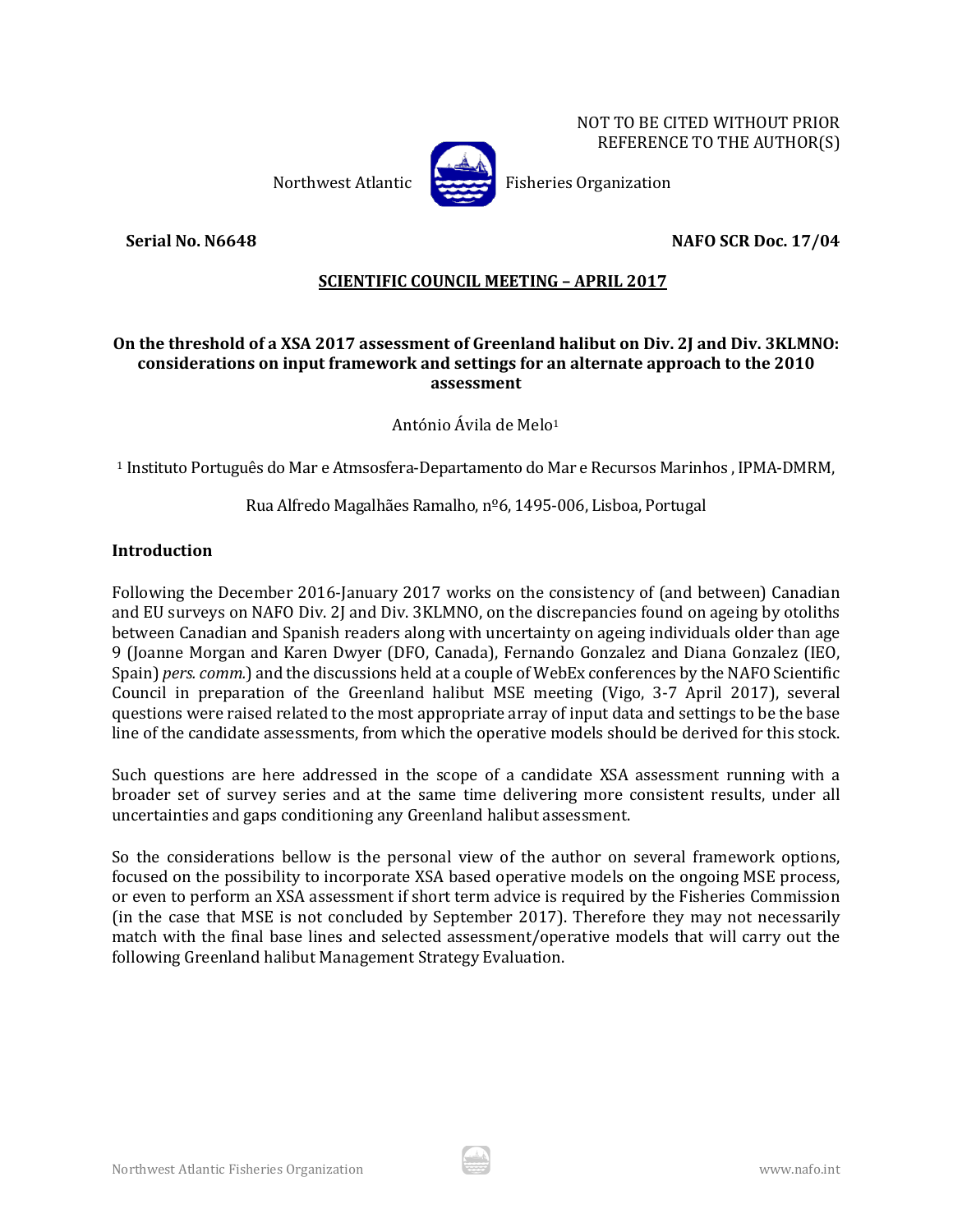#### **Surveys**

*Should the Spanish 3NO and 3L surveys and the Canadian fall 3LNO 0-730m survey be included? And ages 1-5 on the EU 3M 1400m survey?*

Since the beginning of a Greenland halibut fishery in the NRA by the end of the 1980's a major portion of commercial catch has been taken by otter trawl fleets on the northern slopes of Div. 3L and Flemish Pass (Div. 3L, 3M and Div. 3N) at depths >700m.

However, these bottoms are not swept by Canadian surveys since the fall of 2009 (Di. 3N) and 2010 (Div. 3L). On top of that, between 1996 and 2009-2010 the coverage of deeper strata has been occasional on Div. 3N and missing on 2004-2005 and 2008 on Div. 3L. With the exception of the fall survey on Div. 2J and 3K no other Canadian survey candidate to this assessment goes beyond the 730m depth contour from 2011 onwards.

That is why the ongoing EU 3M 1400m survey, and the spring and summer Spanish EU surveys on the NRA of Div. 3NO and Div. 3L, all of them down to 1400m depth contour, should be included in the present assessment work, regardless the quality of their internal consistency and relation with other surveys. The model (XSA at least) will deal by its own with different survivors at age estimates from more robust or more noisy surveys. After defining the input settings, a first exploratory assessment should run incorporating these surveys and, unless an obvious difficulty is found in the convergence process, all surveys should stay. Otherwise the "useless" survey (most likely the Spanish EU summer 3L survey, taking into account its poor internal consistency within several sequential ages and poor correlation with other surveys based on relative year class strength) should be removed in order to preserve an assessment run with a relatively short number of iterations to convergence.

Nevertheless there are three issues related with these surveys that still need to be addressed:

- 1. *How to deal with the two 3M series?* Taking into account recent results on internal consistency (*log* age correlated with *log* age before within the each cohort in each series) and year class strength/age correlation to others surveys, it seems that a 0-700m 1995-2015 survey for ages 1-5 (0-700m 3M survey) and a 700-1400m 2004-2015 survey for ages 6 and older (1400 3M survey) could be an appropriate option, avoiding opposite trends that have already shown up on several cohorts when the 0-700m strata are considered in both 3M survey series.
- 2. *When the Spanish spring 3NO survey should start, 1995, 1997 or 2003?* Due to changes on surveys catchability, reflected on more severe retrospective patterns, 1978-1995 Canadian surveys were excluded from the input survey data sets since the 2003 assessment. In 1995 EU-Spain started a new stratified-random bottom trawl spring (May-June) survey on NAFO Regulatory Area of Div. 3NO down to 730m depth contour and from 1997 onwards the Spanish survey was extended to 1464 m (with the exception of 2001, with an 1116m depth limit). From 1995 till 2000 the survey was carried out by the Spanish stern trawler *C/V Playa de Menduiña* using a *Pedreira* bottom trawl net. In 2001 the *R/V Vizconde de Eza*,with a *Campelen 1800* bottom trawl net, replaced the commercial stern trawler. Earlier survey indices from C/V *Playa de Menduíña* have been transformed to R/V *Vizconde de Eza* units. To be consistent with the Canadian single gear option the input Spanish spring 3NO survey series should have only true Campelen data and start in 2001. However the Spanish EU 3NO 1995-2015 survey shown a good internal and external consistency. And moreover it seems that this good consistency is positively related with the length of the survey time series. So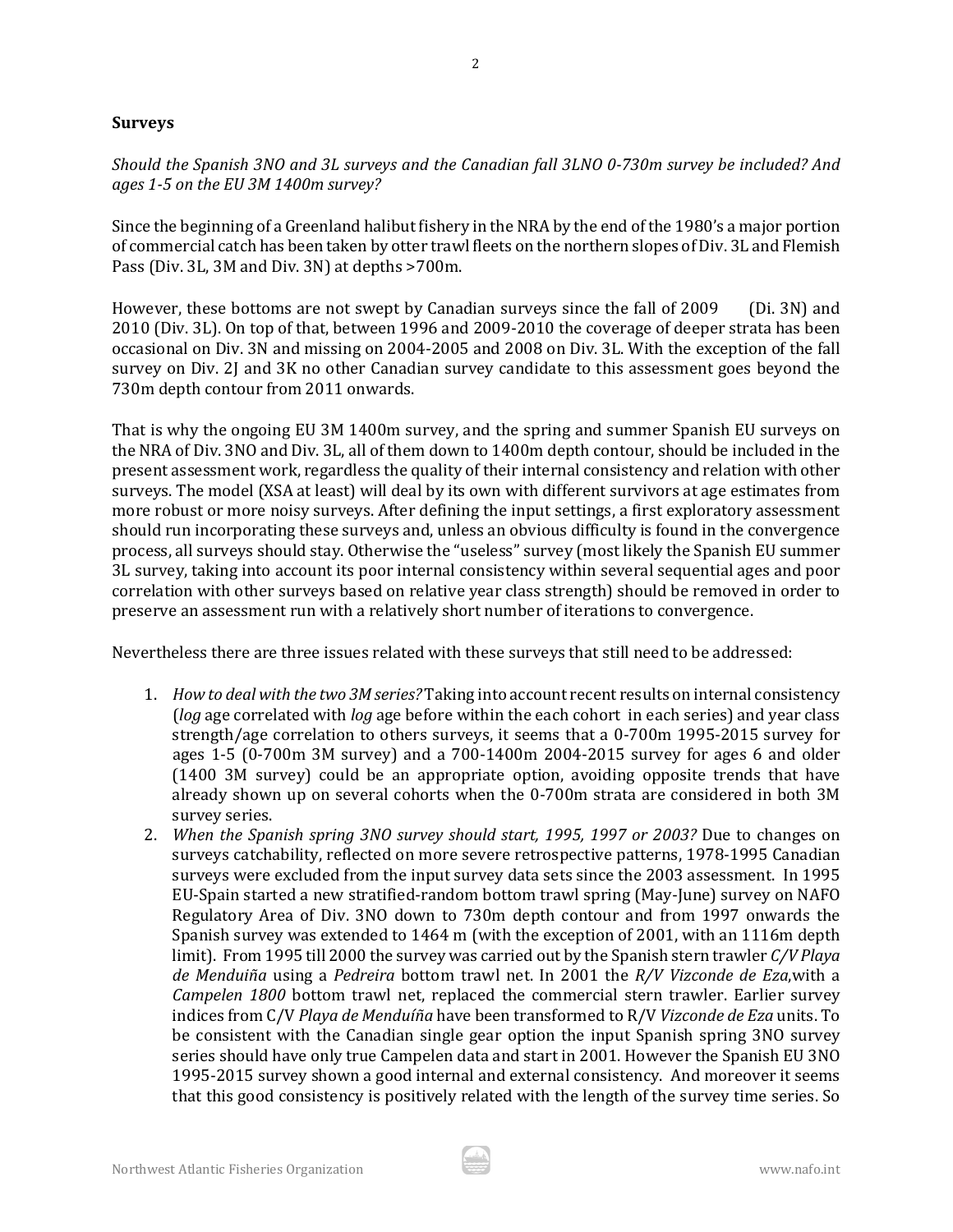far there is no basis to suspect that shortening this series would stronger the assessment and therefore the assessment should include the full deeper series (1997-2016).

3. *And the Spanish EU summer survey on Div. 3L, 2003 or 2006?* This survey was initiated in 2003, already with the *"Vizconde de Eza"* and the entire series has used the same *Campelen 1800* gear. But it was only in 2006 that for the first time an adequate prospecting survey was conducted in Division 3L with over 100 valid hauls. So Spanish EU summer survey on Div. 3L should start at 2006.

Finally the Canadian fall 3LNO 0-730m survey, and again based on recent survey consistency analysis, has shown in general good internal consistency (though no ages older than 9 are available in this survey) and good year class strength correlation with other surveys. On top it is a long time series so should also be included in the new input framework.

#### **Ageing criteria and ALK's –surveys match**

For the time being no option but to accept a double ageing criteria for survey ALK's. Each survey should have its own annual ALK's based on an unique ageing criteria regardless the survey flag, but the wider length spectrum found on the Grand Bank Spanish surveys (and EU Flemish Cap as well) prevent any possible combination of Canadian survey ALK's with Spanish/EU abundance@length indices. So each survey is abided to its own ageing criteria.

As for the commercial catch at age, the Canadian annual trawl - gillnet ALK's will continue to be used over the catch@length of each fleet.

#### **Age spectrum**

The assessment should start at age 3: ages 1 and 2 have a very low consistency between surveys and don't show up in the commercial catch. In terms of assessment they depend straight on abundance at age indices from surveys and (assumed) natural mortality*.* Both have great associated uncertainty so their final estimates are also weak, as shown on retrospective recruitment. Evaluation from age 3 onwards would ignore this unavoidable uncertainty and should be harmless on the perception of total biomass or recommendations.

The previously adopted last true age at age 13 with a 14+ group should be kept despite the variable bias associated with ageing above age 9 (new reading of otoliths previously aged 9 or plus systematically end up with an assigned age older than the first one (Dwyer, K *pers. comm.*)). As long as the ageing process is kept constant, this is a handicap less harmful to the perception of the stock by the assessment results than the apparent removing of this source of error by compressing even further the abundance and biomass of older individuals within a larger black hole. Furthermore at times when analysis of surveys internal consistency indicate an increasing presence of older ages (Morgan, J *pers. comm.*) the actual under ageing – under representation of the adult component should not be aggravated by a plus group starting at a younger age.

Smaller number of true ages will downgrade the XSA performance (namely inflating the tuning iteration process) which, among other constraints, is conditioned by the number of estimates of the survivor last age group by the end of the terminal year from each of the previous ages within each cohort. And on the other hand, if ageing uncertainty increase on older ages one can always increase the CV's of the survivor estimates from the older age groups, weakening their contribution to the final survivor mean of each cohort.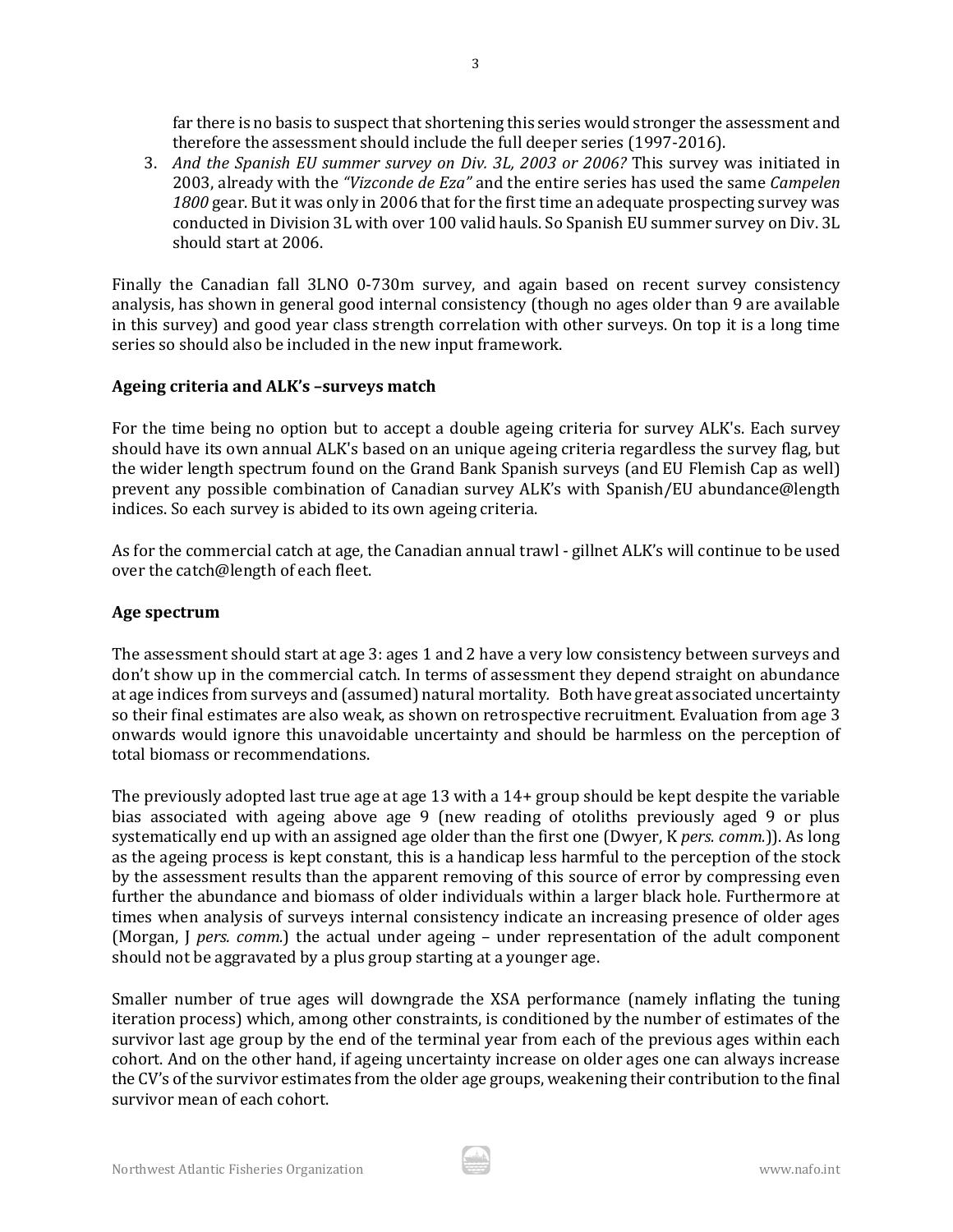Shortening the true age interval will also have a negative impact in the assessment, underestimating stock biomass and spawning stock biomass. And if F and SSB reference points are derived from an YPR analysis, fuelled with some average recruitment from the assessment but extending the number of true ages up to an older plus group, then most likely B reference point will be overestimated in relation with the current B from the assessment and F reference point underestimated in relation with the current F.

For the reasons above the 1-9 interval and 10plus group option should not be adopted without a prior comparison with the 3-13 interval and 14plus group based assessment. Among other diagnostics this comparison should be focused in the results of retrospective analysis for a medium term window (five years?). If assessment doesn't get worse when starting at an older pre recruited age and ending at an older plus group then the 3 to 13 true age interval with a 14+ age group should be more appropriate.

In either case one should stick to the same true age interval and plus group on both assessment and YPR analysis.

## **Natural mortality**

A sensitivity analysis for a range o M's between 0.1 - 0.2 should be carried out similar to the analysis carried out prior to each 3M beaked redfish assessment since 2011(Ávila de Melo *et al.* 2015). M of =0.112, estimated for Greenland halibut from the northeastern Pacific Ocean (Cooper *et al.*, 2007), should be considered and adopted if within the range providing the better diagnostics.

For a predefined time window covering the more recent years (2006-2016?) select an M candidate that will minimize the  $SS \log q_{\text{age}}$  residuals and maximize correlation between exploitable survey abundance (given by the "best" input survey, most likely Canadian fall 2J3K) and XSA abundance.

# **Framework**

When comparing with the 2010 assessment framework the accepted 2017 formulation should have a first run free of any softeners. For the 3-13 true age and 14plus group scenario that would mean:

- Catchability independent of age for ages > = 10 (penultimate true age, mandatory): with the exception of the F2J3K series survey catchabilities at age present trends and remain unsettled until last true age. However, taking into account the higher uncertainty associated with ages older than 9, catchability should be assumed as a constant over last true ages.
- No shrinkage of terminal year survivors at age with mean F's at age for the last three years: they should depend on terminal year F's at age.
- No shrinkage of oldest age survivor estimates for the years 1975 to 2015: mean F of ages 10 - 12 presents a declining trend on several cohorts namely on recent years.
- Minimum standard error of final cohort estimates from each cohort age older than  $9 = 0.50$ : prevent overweight of estimates from higher uncertain age groups.